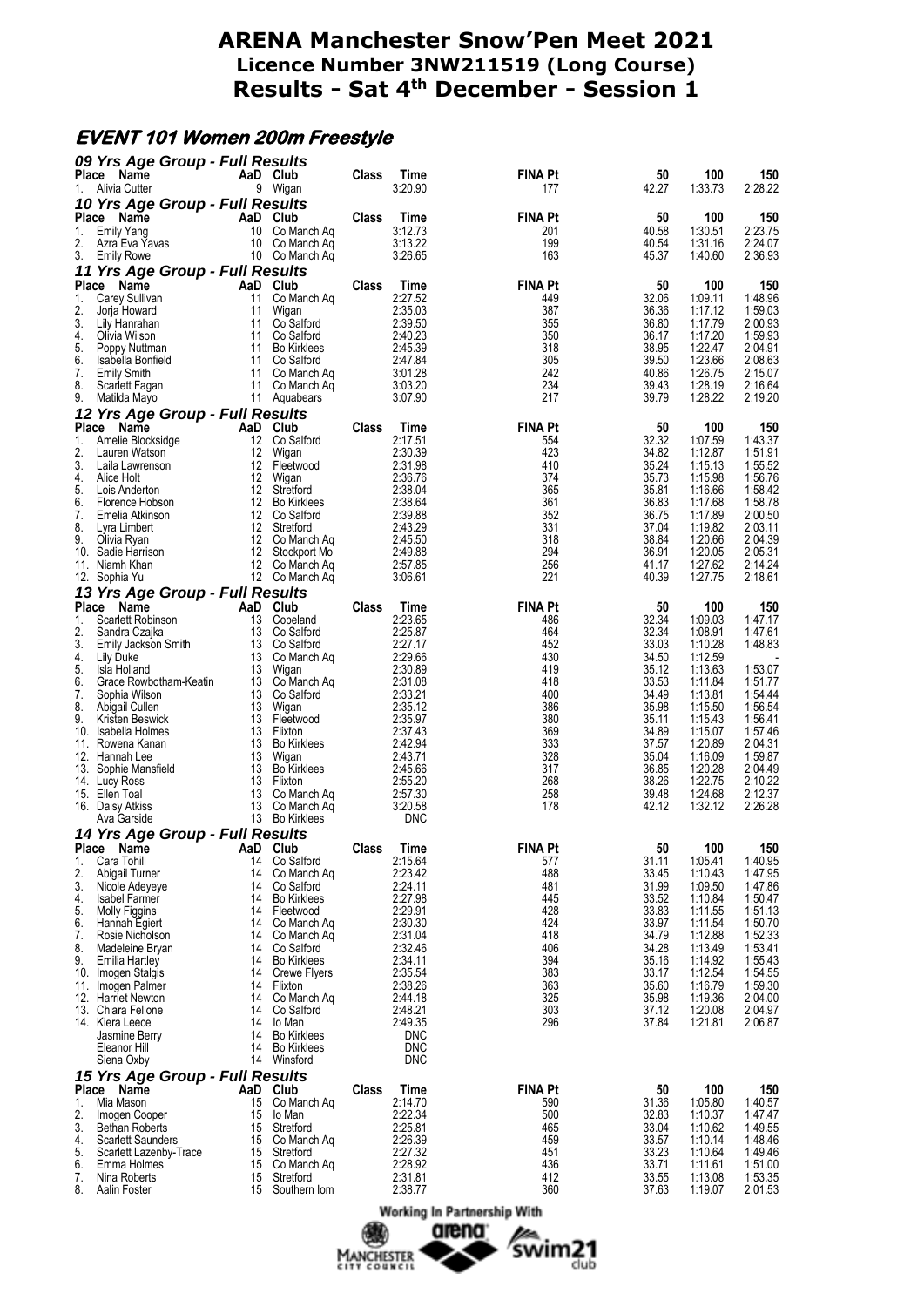|                                                                                      |                 |                                   | Manchester<br>сітт социсіі |                       | swim21                      | club           |                    |                    |
|--------------------------------------------------------------------------------------|-----------------|-----------------------------------|----------------------------|-----------------------|-----------------------------|----------------|--------------------|--------------------|
|                                                                                      |                 |                                   |                            |                       | arena                       |                |                    |                    |
|                                                                                      |                 |                                   |                            |                       | Working In Partnership With |                |                    |                    |
| 5.<br>Lachlan Munro                                                                  | 14              | <b>Bo Kirklees</b>                |                            | 33.36                 | 297                         |                |                    |                    |
| 4.<br>Jaeden Lim                                                                     |                 | 14 Stretford                      |                            | 31.59                 | 350                         |                |                    |                    |
| 2.<br>Callum Mongan<br>3.<br>Tyler Atilman                                           |                 | 14 Aquabears<br>14 Bo Kirklees    |                            | 31.06<br>31.34        | 368<br>358                  |                |                    |                    |
| 1.<br>Jackson Jardine                                                                |                 | 14 Copeland                       |                            | 30.99                 | 371                         |                |                    |                    |
| 14 Yrs Age Group - Full Results<br>Place Name                                        |                 | AaD Club                          | Class                      | Time                  | <b>FINA Pt</b>              |                |                    |                    |
| Charlie Bell                                                                         |                 | 13 Co Manch Aq                    |                            | <b>DNC</b>            |                             |                |                    |                    |
| Vikram Bhadouria                                                                     | 13              | lo Man                            |                            | <b>DNC</b>            |                             |                |                    |                    |
| 15. Oliver Morgan-Dunne<br>16. Nikola Vladimirov                                     |                 | 13 Co Manch Aq<br>13 Crewe Flyers |                            | 40.70<br>44.09        | 163<br>128                  |                |                    |                    |
| 14. Mitchell Leek                                                                    |                 | 13 Tyldesley                      |                            | 37.65                 | 206                         |                |                    |                    |
| 12. Cillian Maitos Cassidy<br>13. Andrew Teale                                       |                 | 13 Co Manch Aq<br>13 Bo Kirklees  |                            | 36.57<br>36.97        | 225<br>218                  |                |                    |                    |
| 11. Elliot Griffiths                                                                 |                 | 13 Co Manch Aq                    |                            | 35.85                 | 239                         |                |                    |                    |
| 9.<br>Jimmy Williams<br>10. George Plant                                             |                 | 13 Bo Kirklees<br>13 Crewe Flyers |                            | 34.77<br>35.75        | 262<br>241                  |                |                    |                    |
| 8.<br>Danial Bafi                                                                    |                 | 13 Co Manch Aq                    |                            | 34.31                 | 273                         |                |                    |                    |
| 6.<br>Micah-Noel Schrank<br>7.<br>Alexander Rowe                                     |                 | 13 Co Manch Aq<br>13 Co Manch Ag  |                            | 34.06<br>34.10        | 279<br>278                  |                |                    |                    |
| 5.<br>Luke Aitken                                                                    |                 | 13 Co Salford                     |                            | 33.44                 | 295                         |                |                    |                    |
| <b>Charles Foster</b><br>4.                                                          |                 | 13 lo Man                         |                            | 31.95                 | 338                         |                |                    |                    |
| 2.<br>Caleb Waldermar<br>3.<br>Lewis Gilbert                                         | 13              | Fleetwood<br>13 Co Manch Ag       |                            | 30.00<br>31.31        | 409<br>359                  |                |                    |                    |
| Oli Bottomley<br>1.                                                                  |                 | 13 Co Salford                     |                            | 28.68                 | 468                         |                |                    |                    |
| Place Name                                                                           |                 | AaD Club                          | Class                      | Time                  | <b>FINA Pt</b>              |                |                    |                    |
| Noah Lazenby-Tracey<br>13 Yrs Age Group - Full Results                               |                 | 12 Stretford                      |                            | <b>DNC</b>            |                             |                |                    |                    |
| 12. William Parker-Morriso                                                           |                 | 12 Co Manch Aq                    |                            | 48.25                 | 98                          |                |                    |                    |
| 11. Alex Morecroft                                                                   | 12              | <b>Bo Kirklees</b>                |                            | 47.90                 | 100                         |                |                    |                    |
| <b>Thomas Hill</b><br>9.<br>10. Eesa Duhaney                                         |                 | 12 Bo Kirklees<br>12 Co Manch Aq  |                            | 39.39<br>44.25        | 180<br>127                  |                |                    |                    |
| 8.<br><b>Oliver Pearson</b>                                                          |                 | 12 Wigan                          |                            | 37.15                 | 215                         |                |                    |                    |
| 7.<br>Alexander Partington                                                           |                 | 12 Flixton                        |                            | 36.91                 | 219                         |                |                    |                    |
| 5.<br>Albert Smith<br>Alixander Lewis<br>6.                                          |                 | 12 Co Manch Aq<br>12 Co Manch Aq  |                            | 35.31<br>36.05        | 250<br>235                  |                |                    |                    |
| 4.<br>Eben Cousin                                                                    |                 | 12 Bo Kirklees                    |                            | 35.02                 | 257                         |                |                    |                    |
| 3.<br>Max Pearson                                                                    |                 | 12 Wigan                          |                            | 34.83                 | 261                         |                |                    |                    |
| 1.<br>James Fothergill<br>2.<br>Mason Stocks                                         |                 | 12 Flixton<br>12 Aquabears        |                            | 32.74<br>33.49        | 314<br>294                  |                |                    |                    |
| Place Name                                                                           |                 | AaD Club                          | <b>Class</b>               | Time                  | FINA Pt                     |                |                    |                    |
| 12 Yrs Age Group - Full Results                                                      |                 |                                   |                            |                       |                             |                |                    |                    |
| Phoevos Maitos Cassidy<br>Noah Grace                                                 |                 | 11 Co Manch Ag<br>11 Wigan        |                            | DQ<br>DQ              |                             |                |                    |                    |
| 11. Thomas Hall                                                                      |                 | 11 Co Manch Ag                    |                            | 55.15                 | 65                          |                |                    |                    |
| 10. Ethan Berry                                                                      |                 | 11 Wigan                          |                            | 53.33                 | 72                          |                |                    |                    |
| 8.<br>Dominic Pokam<br>9.<br>Cain Ashton                                             |                 | 11 Co Manch Ag<br>11 Wigan        |                            | 44.85<br>50.24        | 122<br>87                   |                |                    |                    |
| 7.<br>Alan Szymanski                                                                 |                 | 11 Co Manch Aq                    |                            | 44.25                 | 127                         |                |                    |                    |
| 6.<br>William Palmer                                                                 |                 | 11 Flixton                        |                            | 43.06                 | 138                         |                |                    |                    |
| 4.<br>Ethan Bent<br>5.<br>Stellan McDonald                                           |                 | 11 Co Manch Aq<br>11 Bo Kirklees  |                            | 39.97<br>41.57        | 172<br>153                  |                |                    |                    |
| 3.<br>James Farnan                                                                   | 11              | lo Man                            |                            | 39.64                 | 177                         |                |                    |                    |
| 1.<br>Caleb Crowe<br>2.<br><b>Henry Priestley</b>                                    | 11              | 11 lo Man<br>Bo Kirklees          |                            | 35.30<br>38.97        | 251<br>186                  |                |                    |                    |
| Place Name                                                                           |                 | AaD Club                          | Class                      | Time                  | <b>FINA Pt</b>              |                |                    |                    |
| 11 Yrs Age Group - Full Results                                                      |                 |                                   |                            |                       |                             |                |                    |                    |
| 3.<br><b>Arthur Harris</b>                                                           |                 | 10 Wigan                          |                            | 1:06.72               | 37                          |                |                    |                    |
| Hussein Kesserwan<br>1.<br>2.<br><b>Adrian Rogers</b>                                |                 | 10 Bo Kirklees<br>10 Co Manch Ag  |                            | 42.64<br>51.94        | 142<br>78                   |                |                    |                    |
| Place Name                                                                           |                 | AaD Club                          | <b>Class</b>               | Time                  | FINA Pt                     |                |                    |                    |
| 10 Yrs Age Group - Full Results                                                      |                 |                                   |                            |                       |                             |                |                    |                    |
| Place Name<br>1. Kareem Mohamed                                                      |                 | AaD Club<br>9 Co Manch Ag         | <b>Class</b>               | Time<br>56.01         | <b>FINA Pt</b><br>62        |                |                    |                    |
| 09 Yrs Age Group - Full Results                                                      |                 |                                   |                            |                       |                             |                |                    |                    |
| <u>EVENT 102 Men 50m Butterfly</u>                                                   |                 |                                   |                            |                       |                             |                |                    |                    |
|                                                                                      |                 |                                   |                            |                       |                             |                |                    |                    |
| 1. Georgia Sheffield                                                                 |                 | 16 Co Salford                     |                            | 14 2:30.11            | 538                         | 33.98          | 1:12.93            | 1:52.65            |
| Combined Result - Multi-Classification by British Para-Swimming Points<br>Place Name | <b>AaD</b> Club |                                   | <b>Class</b>               | Time                  | <b>BDPoints</b>             | 50             | 100                | 150                |
| Kiera Prentice                                                                       |                 | 16 lo Man                         |                            | <b>DNC</b>            |                             |                |                    |                    |
| 7.<br>Millie Newsome<br>8.<br>Grace Birtles Healey                                   |                 | 16 Bo Kirklees<br>16 Co Manch Ag  |                            | 2:40.83<br>2:53.27    | 346<br>277                  | 35.53<br>39.12 | 1:16.42<br>1:21.72 | 1:58.61<br>2:06.74 |
| 6.<br>Amelia Jones                                                                   |                 | 17 Bo Kirklees                    |                            | 2:39.77               | 353                         | 34.82          | 1:14.70            | 1:57.31            |
| 4.<br>Georgia Sheffield<br>5.<br>Stephanie Booth                                     |                 | 16 Co Salford<br>18 Bo Kirklees   |                            | 14 2:30.11<br>2:31.50 | 426<br>414                  | 33.98<br>34.79 | 1:12.93<br>1:12.80 | 1:52.65<br>1:52.86 |
| 3.<br>Alisha Bedson                                                                  |                 | 18 Crewe Flyers                   |                            | 2:25.74               | 465                         | 31.95          | 1:08.43            | 1:47.17            |
| <b>Blae Richardson</b><br>1.<br>2.<br>Madeleine Hemuss                               |                 | 17 lo Man<br>16 lo Man            |                            | 2:18.79<br>2:24.62    | 539<br>476                  | 31.71<br>32.40 | 1:06.87<br>1:08.42 | 1:43.40<br>1:46.95 |
| Place Name                                                                           |                 | AaD Club                          | <b>Class</b>               | Time                  | <b>FINA Pt</b>              | 50             | 100                | 150                |
| 16 Yrs/Over Age Group - Full Results                                                 |                 |                                   |                            |                       |                             |                |                    |                    |
| 10. Eleanor Patterson<br>11. Tylia Glynn                                             |                 | 15 Stretford<br>15 Co Manch Ag    |                            | 2:39.87<br>2:44.22    | 352<br>325                  | 35.98<br>36.33 | 1:16.76<br>1:18.14 | 1:59.70<br>2:02.58 |
| 9.<br>Mia Thomas                                                                     |                 | 15 Bo Kirklees                    |                            | 2:39.71               | 354                         | 35.70          | 1:15.29            | 1:57.50            |
|                                                                                      |                 |                                   |                            |                       |                             |                |                    |                    |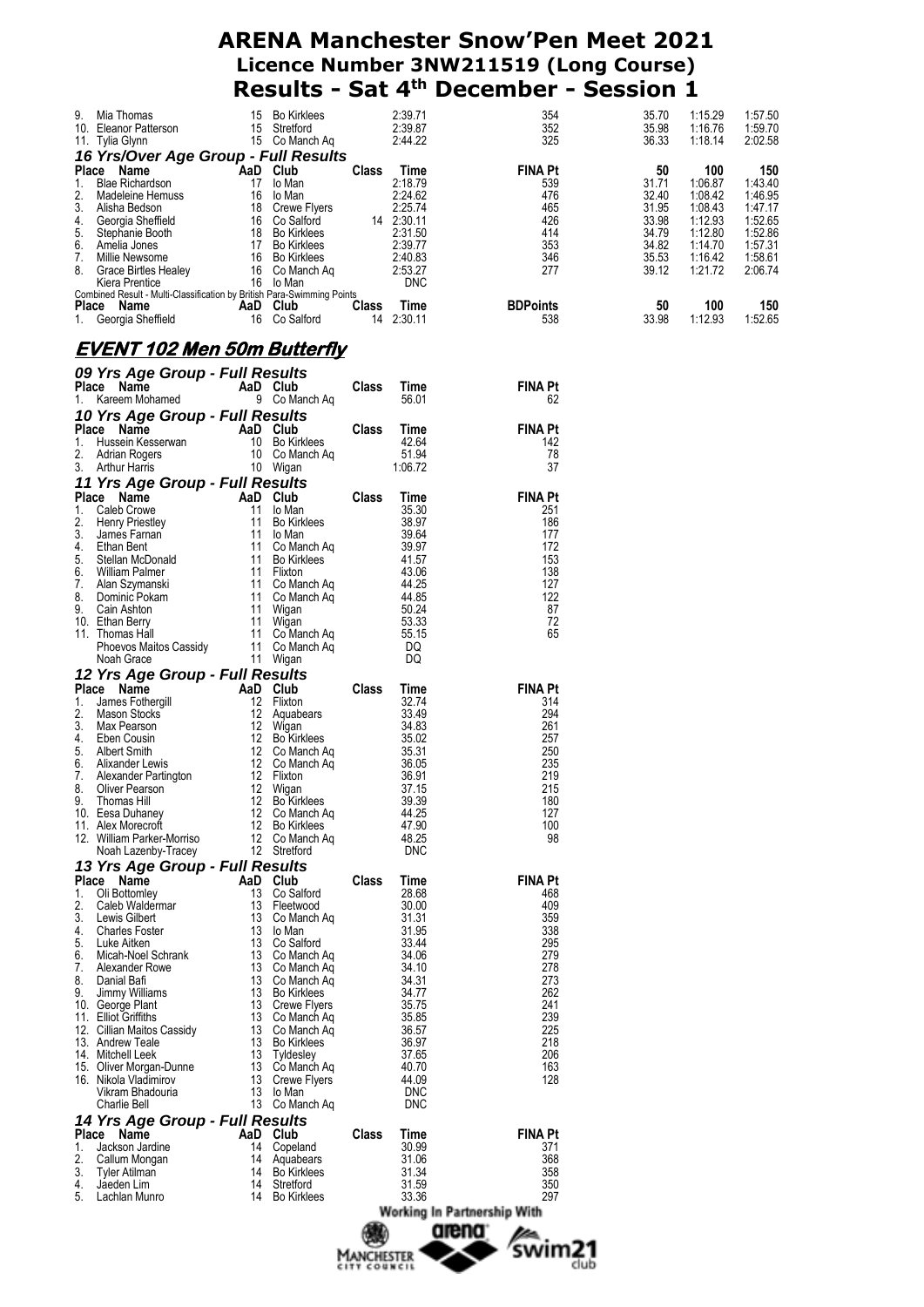| 6.<br>7.<br>8.<br>9. | James Wakelin<br>Noah Critchley<br>Alexander Homby<br>Yinsuf Khahar<br>10. Oliver Guest                                                                                                                                                                                                                  | 14<br>14<br>- 14 | Co Salford<br>Stretford<br>14 Strettord<br>14 Tyldesley<br>14 Co Manch Aq<br>14 Io Man                                                                                                                                                                                                   |                | 33.53<br>33.78<br>34.07<br>38.16<br>49.71 | 292<br>286<br>279<br>198<br>89 |
|----------------------|----------------------------------------------------------------------------------------------------------------------------------------------------------------------------------------------------------------------------------------------------------------------------------------------------------|------------------|------------------------------------------------------------------------------------------------------------------------------------------------------------------------------------------------------------------------------------------------------------------------------------------|----------------|-------------------------------------------|--------------------------------|
|                      | 15 Yrs Age Group - Full Results                                                                                                                                                                                                                                                                          |                  |                                                                                                                                                                                                                                                                                          |                |                                           |                                |
|                      | Place<br>Carl Mann Class<br>Name Carl Mann Class<br>Evan Weaver 15 Aquabears<br>Ching Hin Chan<br>Shea Whiteley 15 Co Manch Aq<br>Henry King 15 Co Manch Aq<br>Henry King 15 Co Manch Aq<br>Jean-Smith<br>Lawrence Ndadaye 15 Co Manch Aq<br>Nicholas Smi                                                |                  |                                                                                                                                                                                                                                                                                          | <b>Class</b>   | Time                                      | <b>FINA Pt</b>                 |
| 1.                   |                                                                                                                                                                                                                                                                                                          |                  |                                                                                                                                                                                                                                                                                          |                | 29.10                                     | 448                            |
| 2.<br>3.             |                                                                                                                                                                                                                                                                                                          |                  |                                                                                                                                                                                                                                                                                          | 29.12<br>29.63 |                                           | 447<br>424                     |
| 4.                   |                                                                                                                                                                                                                                                                                                          |                  |                                                                                                                                                                                                                                                                                          |                | 30.48                                     | 390                            |
| 5.                   | Henry King                                                                                                                                                                                                                                                                                               |                  |                                                                                                                                                                                                                                                                                          |                | 30.75                                     | 379                            |
| 6.<br>7.             |                                                                                                                                                                                                                                                                                                          |                  |                                                                                                                                                                                                                                                                                          |                | 30.83<br>31.70                            | 376<br>346                     |
| 8.                   |                                                                                                                                                                                                                                                                                                          |                  |                                                                                                                                                                                                                                                                                          |                | 32.84                                     | 311                            |
| 9.                   |                                                                                                                                                                                                                                                                                                          |                  |                                                                                                                                                                                                                                                                                          |                | 33.28                                     | 299                            |
|                      | 10. Joe Brook                                                                                                                                                                                                                                                                                            |                  |                                                                                                                                                                                                                                                                                          |                | 33.47                                     | 294                            |
|                      | 16 Yrs/Over Age Group - Full Results<br><b>16 Yrs/Over Age Group - Full Results<br/> Place Name AaD Club<br/> 19 Co Manch Aq<br/> 2. Rhys Jenkins 16 Co Salford<br/> 3. Jack Plant 17 Crewe Flyers<br/> 4. Toby Malkin 16 Stretford<br/> 5. Jacob Brookes 16 Io Man<br/> 7. Aron Filakovszky 16 Stre</b> |                  |                                                                                                                                                                                                                                                                                          |                |                                           | <b>FINA Pt</b>                 |
|                      |                                                                                                                                                                                                                                                                                                          |                  | Time<br>27.40<br>29.46<br>Crewe Flyers<br>Stretford<br>10 Man<br>Stretford<br>20.32<br>20.32<br>20.32<br>20.32<br>20.32<br>20.32<br>20.32<br>20.32<br>20.32<br>20.32<br>20.32<br>20.32<br>20.32<br>20.32<br>20.32<br>20.32<br>20.32<br>20.32<br>20.32<br>20.32<br>20.32<br>20.32<br>20.3 |                |                                           | 536                            |
|                      |                                                                                                                                                                                                                                                                                                          |                  |                                                                                                                                                                                                                                                                                          |                |                                           | 431                            |
|                      |                                                                                                                                                                                                                                                                                                          |                  |                                                                                                                                                                                                                                                                                          |                |                                           | 423<br>396                     |
|                      |                                                                                                                                                                                                                                                                                                          |                  |                                                                                                                                                                                                                                                                                          |                |                                           | 381                            |
|                      |                                                                                                                                                                                                                                                                                                          |                  |                                                                                                                                                                                                                                                                                          |                | 31.01<br>33.36                            | 370                            |
|                      |                                                                                                                                                                                                                                                                                                          |                  | 16 Strettoru<br>20 Co Manch Aq<br>16 Bo Kirklees                                                                                                                                                                                                                                         |                |                                           | 297                            |
|                      |                                                                                                                                                                                                                                                                                                          |                  |                                                                                                                                                                                                                                                                                          |                | 33.98<br>34.04                            | 281<br>280                     |
|                      |                                                                                                                                                                                                                                                                                                          |                  |                                                                                                                                                                                                                                                                                          |                | 36.01                                     | 236                            |
|                      |                                                                                                                                                                                                                                                                                                          |                  |                                                                                                                                                                                                                                                                                          |                | 36.52                                     | 226                            |
|                      | Combined Result - Multi-Classification by British Para-Swimming Points                                                                                                                                                                                                                                   |                  |                                                                                                                                                                                                                                                                                          | 14             | DNC                                       |                                |
|                      | Place<br>Name                                                                                                                                                                                                                                                                                            |                  |                                                                                                                                                                                                                                                                                          | <b>Class</b>   | Time                                      | <b>BDPoints</b>                |
|                      | AaD Club<br>16 Winsfo<br>Giorgio Oxby                                                                                                                                                                                                                                                                    |                  | Winsford                                                                                                                                                                                                                                                                                 | 14             | DNC                                       |                                |
|                      | <u>EVENT 103 Women 50m Freestyle</u>                                                                                                                                                                                                                                                                     |                  |                                                                                                                                                                                                                                                                                          |                |                                           |                                |
|                      | 09 Yrs Age Group - Full Results                                                                                                                                                                                                                                                                          |                  |                                                                                                                                                                                                                                                                                          |                |                                           |                                |
|                      | Place<br>Name<br>an Paris                                                                                                                                                                                                                                                                                |                  | AaD Club                                                                                                                                                                                                                                                                                 | <b>Class</b>   | Time                                      | <b>FINA Pt</b>                 |
| 1.                   |                                                                                                                                                                                                                                                                                                          |                  |                                                                                                                                                                                                                                                                                          |                | 37.11                                     | 259                            |
| 2.<br>3.             |                                                                                                                                                                                                                                                                                                          |                  |                                                                                                                                                                                                                                                                                          |                | 41.21                                     | 189                            |
| 4.                   |                                                                                                                                                                                                                                                                                                          |                  |                                                                                                                                                                                                                                                                                          |                | 41.50<br>43.86                            | 185<br>157                     |
| 5.                   |                                                                                                                                                                                                                                                                                                          |                  |                                                                                                                                                                                                                                                                                          |                | 44.15                                     | 154                            |
| 6.                   |                                                                                                                                                                                                                                                                                                          |                  |                                                                                                                                                                                                                                                                                          |                | 44.30                                     | 152                            |
| 7.<br>8.             |                                                                                                                                                                                                                                                                                                          |                  |                                                                                                                                                                                                                                                                                          |                | 44.55<br>45.86                            | 149<br>137                     |
| 9.                   | Ce Name<br>Betsy Lloyd<br>Geshiella Teasdale<br>Alivia Cutter<br>Clarissa Hampson<br>Jasmine Wakelin<br>Jasmine Wakelin<br>Surge of Contained By Contained Aniko Behavior<br>Aniko Beharrel By Contained Aniko Beharrel<br>Darcy Appleton<br>Tydes                                                       |                  |                                                                                                                                                                                                                                                                                          |                | 45.93                                     | 136                            |
|                      |                                                                                                                                                                                                                                                                                                          |                  |                                                                                                                                                                                                                                                                                          |                |                                           |                                |
|                      | <b>10 Yrs Age Group - Full Results<br/>Place Name AaD Club<br/>1. Ellen Jones 10 Wigan</b><br>Place                                                                                                                                                                                                      |                  |                                                                                                                                                                                                                                                                                          | Class          | Time                                      | <b>FINA Pt</b>                 |
| 1.<br>2.             | Ellen Jones                                                                                                                                                                                                                                                                                              | 10<br>10         | Wigan<br>Flixton                                                                                                                                                                                                                                                                         |                | 36.60<br>36.75                            | 270<br>267                     |
| 3.                   | Elien Johns<br>Camilla Holland<br>Emily Yang<br>Croce Tushingham                                                                                                                                                                                                                                         | 10               | Wigan                                                                                                                                                                                                                                                                                    |                | 36.91                                     | 263                            |
| 4.                   |                                                                                                                                                                                                                                                                                                          | 10               | Co Manch Aq<br>Fleetwood                                                                                                                                                                                                                                                                 |                | 37.41                                     | 253                            |
| 5.<br>6.             | Azra Eva Yavas                                                                                                                                                                                                                                                                                           | 10<br>10         | Fleetwood<br>Co Manch Aq                                                                                                                                                                                                                                                                 |                | 37.50<br>37.97                            | 251<br>242                     |
| 7.                   | Emily Rowe                                                                                                                                                                                                                                                                                               | 10               | Co Manch Aq                                                                                                                                                                                                                                                                              |                | 38.90                                     | 225                            |
| 8.                   | Layla Dolan                                                                                                                                                                                                                                                                                              | 10               | Wigan                                                                                                                                                                                                                                                                                    |                | 38.94                                     | 224                            |
| 9.                   | Olivia Knox<br>10. Ada Cox                                                                                                                                                                                                                                                                               | 10               | Wigan<br>10 Tyldesley                                                                                                                                                                                                                                                                    |                | 39.30<br>39.63                            | 218<br>213                     |
|                      | 11. Helena Teale                                                                                                                                                                                                                                                                                         |                  | 10 Bo Kirklees                                                                                                                                                                                                                                                                           |                | 39.66                                     | 212                            |
|                      | 12. Koyi So                                                                                                                                                                                                                                                                                              |                  | 10 Co Manch Aq                                                                                                                                                                                                                                                                           |                | 39.79                                     | 210                            |
|                      | 13. Martha Holt                                                                                                                                                                                                                                                                                          |                  | 10 Wigan<br>10 Co Manch Aq                                                                                                                                                                                                                                                               |                | 39.91<br>40.62                            | 208                            |
|                      | 14.   Lucy Atkiss<br>15. India Morgan                                                                                                                                                                                                                                                                    |                  | 10 Wigan                                                                                                                                                                                                                                                                                 |                | 40.86                                     | 197<br>194                     |
|                      | 16. Isabel Redburn                                                                                                                                                                                                                                                                                       |                  | 10 Co Manch Aq                                                                                                                                                                                                                                                                           |                | 42.94                                     | 167                            |
|                      | 16. Sarah Millington                                                                                                                                                                                                                                                                                     |                  | 10 Bo Kirklees                                                                                                                                                                                                                                                                           |                | 42.94<br>46.89                            | 167                            |
|                      | 18. Emma Mcgarty<br>19. Isla Townend                                                                                                                                                                                                                                                                     | 10               | Aquabears<br>10 Bo Kirklees                                                                                                                                                                                                                                                              |                | 47.21                                     | 128<br>126                     |
|                      | 11 Yrs Age Group - Full Results                                                                                                                                                                                                                                                                          |                  |                                                                                                                                                                                                                                                                                          |                |                                           |                                |
|                      | Place<br>Name                                                                                                                                                                                                                                                                                            |                  | AaD Club                                                                                                                                                                                                                                                                                 | Class          | Time                                      | FINA Pt                        |
| 1.                   | Carey Sullivan                                                                                                                                                                                                                                                                                           | 11               | Co Manch Aq                                                                                                                                                                                                                                                                              |                | 30.94                                     | 447                            |
| 2.<br>3.             | Jorja Howard<br>Poppy Nuttman                                                                                                                                                                                                                                                                            | 11<br>11         | Wigan<br><b>Bo Kirklees</b>                                                                                                                                                                                                                                                              |                | 32.64<br>32.78                            | 381<br>376                     |
| 4.                   | Maisie Lloyd                                                                                                                                                                                                                                                                                             |                  | 11 Wigan                                                                                                                                                                                                                                                                                 |                | 34.13                                     | 333                            |
| 5.                   | Isabella Bonfield                                                                                                                                                                                                                                                                                        | 11               | Co Salford                                                                                                                                                                                                                                                                               |                | 34.87                                     | 312                            |
| 6.<br>7.             | Amber Cowgill<br>Matilda Mayo                                                                                                                                                                                                                                                                            | 11<br>11         | <b>Trafford Met</b><br>Aquabears                                                                                                                                                                                                                                                         |                | 35.09<br>35.38                            | 306<br>299                     |
| 8.                   | Lily Hanrahan                                                                                                                                                                                                                                                                                            | 11               | Co Salford                                                                                                                                                                                                                                                                               |                | 35.47                                     | 297                            |
| 9.                   | Evie Kenyon                                                                                                                                                                                                                                                                                              | 11               | <b>Bo Kirklees</b>                                                                                                                                                                                                                                                                       |                | 35.51                                     | 296                            |
|                      | 10. Lourdes Barrant<br>11. Scarlett Fagan                                                                                                                                                                                                                                                                | 11<br>11         | Stretford<br>Co Manch Aq                                                                                                                                                                                                                                                                 |                | 35.88<br>36.45                            | 287<br>273                     |
|                      | 12. Connie Fell                                                                                                                                                                                                                                                                                          | 11               | <b>Bo Kirklees</b>                                                                                                                                                                                                                                                                       |                | 37.19                                     | 257                            |
|                      | 13. Emily Smith                                                                                                                                                                                                                                                                                          | 11               | Co Manch Ag                                                                                                                                                                                                                                                                              |                | 38.48                                     | 232                            |
|                      | 14. Phoebe Vernon<br>15. Sophie Willitts                                                                                                                                                                                                                                                                 | 11<br>11         | Tyldesley<br>Wigan                                                                                                                                                                                                                                                                       |                | 38.83<br>43.11                            | 226<br>165                     |

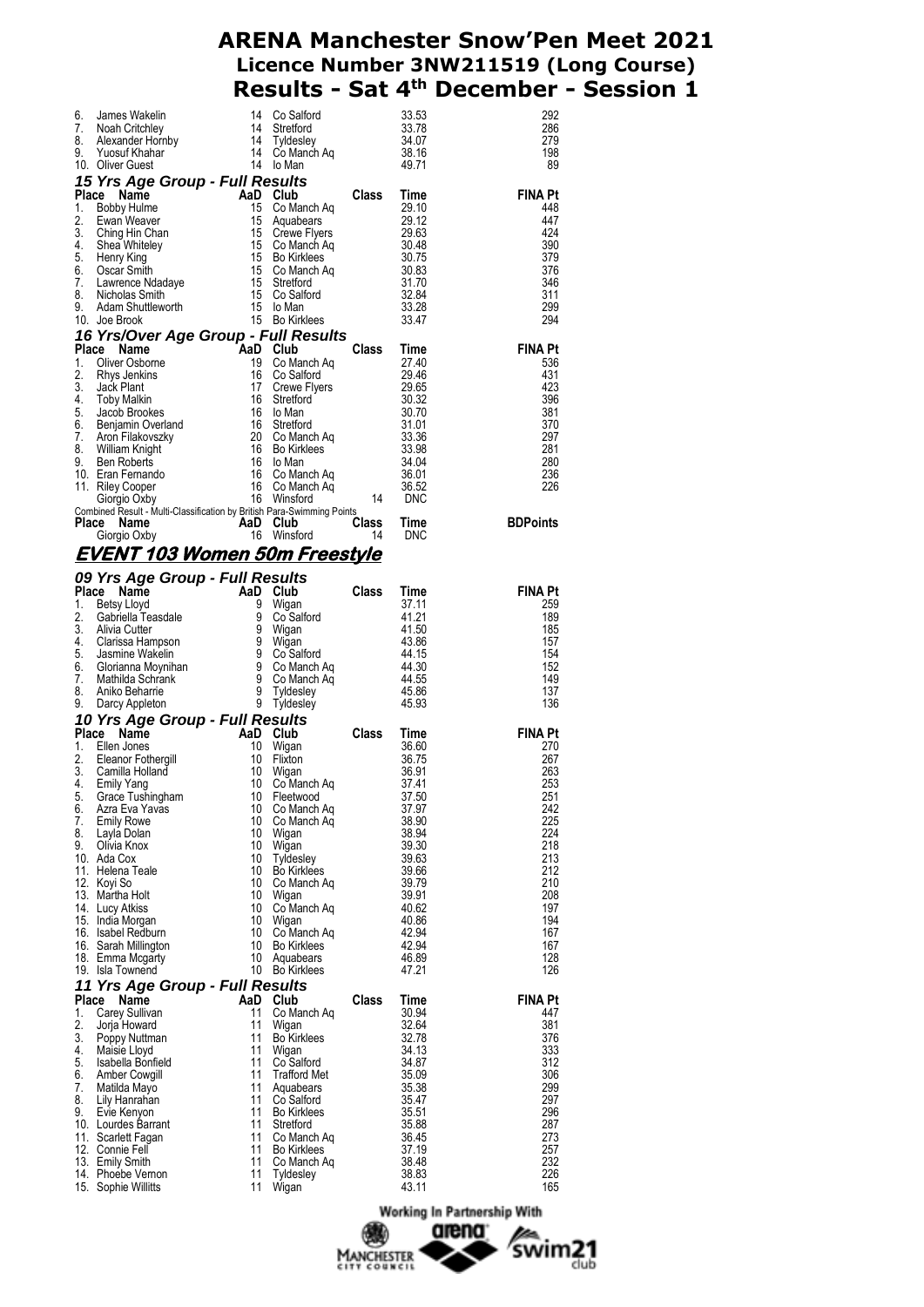|          | 12 Yrs Age Group - Full Results<br>Place Name Club Class Time<br>1. Gracie-Louise Potts<br>2. Califin Postolachi Suc<br>12 Co Salford 31.13<br>3. Gabrielle McGulloh<br>4. Jessica Corder 12 Co Salford 31.13<br>4. Jessica Corder 12 Co Sal |          |                             |              |                |                |
|----------|----------------------------------------------------------------------------------------------------------------------------------------------------------------------------------------------------------------------------------------------|----------|-----------------------------|--------------|----------------|----------------|
|          |                                                                                                                                                                                                                                              |          |                             |              |                | <b>FINA Pt</b> |
|          |                                                                                                                                                                                                                                              |          |                             |              |                | 560            |
|          |                                                                                                                                                                                                                                              |          |                             |              |                | 443            |
|          |                                                                                                                                                                                                                                              |          |                             |              |                | 439            |
|          |                                                                                                                                                                                                                                              |          |                             |              |                | 433            |
|          |                                                                                                                                                                                                                                              |          |                             |              |                | 390<br>373     |
|          |                                                                                                                                                                                                                                              |          |                             |              |                | 361            |
|          |                                                                                                                                                                                                                                              |          |                             |              |                | 358            |
|          |                                                                                                                                                                                                                                              |          |                             |              |                | 353            |
|          |                                                                                                                                                                                                                                              |          |                             |              |                | 344            |
|          |                                                                                                                                                                                                                                              |          |                             |              |                | 341            |
|          |                                                                                                                                                                                                                                              |          |                             |              |                | 338            |
|          |                                                                                                                                                                                                                                              |          |                             |              |                | 335            |
|          |                                                                                                                                                                                                                                              |          |                             |              |                | 335            |
|          |                                                                                                                                                                                                                                              |          |                             |              |                | 335            |
|          |                                                                                                                                                                                                                                              |          |                             |              |                | 333            |
|          |                                                                                                                                                                                                                                              |          |                             |              |                | 327            |
|          |                                                                                                                                                                                                                                              |          |                             |              |                | 323            |
|          |                                                                                                                                                                                                                                              |          |                             |              |                | 319            |
|          |                                                                                                                                                                                                                                              |          |                             |              |                | 317            |
|          |                                                                                                                                                                                                                                              |          |                             |              |                | 295            |
|          |                                                                                                                                                                                                                                              |          |                             |              |                | 293            |
|          |                                                                                                                                                                                                                                              |          |                             |              |                | 265            |
|          |                                                                                                                                                                                                                                              |          |                             |              |                | 259            |
|          |                                                                                                                                                                                                                                              |          |                             |              |                | 249<br>228     |
|          |                                                                                                                                                                                                                                              |          |                             |              |                | 228            |
|          |                                                                                                                                                                                                                                              |          |                             |              |                | 199            |
|          |                                                                                                                                                                                                                                              |          |                             |              |                |                |
|          | 21. Latar Williams 12. Readers 12. Co Manch Aq. 448<br>28. Josie Byrnes 12. Co Manch Aq. 448<br>13. Yrs Age Group - Full Results 10.00<br>1. Georgia Cowgill 13. Trafford Met 30.00<br>1. Georgia Cowgill 13. Trafford Met 30.00<br>1. S     |          |                             |              |                |                |
|          |                                                                                                                                                                                                                                              |          |                             |              |                | <b>FINA Pt</b> |
|          |                                                                                                                                                                                                                                              |          |                             |              |                | 491            |
|          |                                                                                                                                                                                                                                              |          |                             |              |                | 473            |
|          |                                                                                                                                                                                                                                              |          |                             |              |                | 458            |
|          |                                                                                                                                                                                                                                              |          |                             |              |                | 453<br>428     |
|          |                                                                                                                                                                                                                                              |          |                             |              |                | 412            |
|          |                                                                                                                                                                                                                                              |          |                             |              |                | 398            |
|          |                                                                                                                                                                                                                                              |          |                             |              |                | 387            |
|          |                                                                                                                                                                                                                                              |          |                             |              |                | 377            |
|          |                                                                                                                                                                                                                                              |          |                             |              |                | 366            |
|          |                                                                                                                                                                                                                                              |          |                             |              |                | 364            |
|          |                                                                                                                                                                                                                                              |          |                             |              |                | 360            |
|          |                                                                                                                                                                                                                                              |          |                             |              |                | 359            |
|          |                                                                                                                                                                                                                                              |          |                             |              |                | 348            |
|          |                                                                                                                                                                                                                                              |          |                             |              |                | 332            |
|          |                                                                                                                                                                                                                                              |          |                             |              |                | 318            |
|          |                                                                                                                                                                                                                                              |          |                             |              |                | 314            |
|          |                                                                                                                                                                                                                                              |          |                             |              |                | 305            |
|          |                                                                                                                                                                                                                                              |          |                             |              |                | 297            |
|          |                                                                                                                                                                                                                                              |          |                             |              |                | 295            |
|          |                                                                                                                                                                                                                                              |          |                             |              |                | 269            |
|          |                                                                                                                                                                                                                                              |          |                             |              |                | 265            |
|          |                                                                                                                                                                                                                                              |          |                             | 38.11        |                | 242<br>239     |
|          |                                                                                                                                                                                                                                              |          |                             |              |                |                |
|          | 14 Yrs Age Group - Full Results                                                                                                                                                                                                              |          |                             |              |                |                |
| Place    | Name                                                                                                                                                                                                                                         | AaD Club |                             | <b>Class</b> | Time           | <b>FINA Pt</b> |
| 1.       | Isabel Farmer                                                                                                                                                                                                                                | 14       | <b>Bo Kirklees</b>          |              | 28.59          | 567            |
| 2.<br>3. | Nicole Adeyeye<br>Britney Makangou                                                                                                                                                                                                           | 14       | 14 Co Salford<br>Co Salford |              | 29.01<br>29.03 | 543<br>542     |
|          | 4. Cara Tohill                                                                                                                                                                                                                               |          | 14 Co Salford               |              | 29.47          | 518            |
|          | 5. Hannah Egiert                                                                                                                                                                                                                             |          | 14 Co Manch Aq              |              | 30.23          | 480            |
|          | 6. Abigail Turner                                                                                                                                                                                                                            | 14       | Co Manch Aq                 |              | 30.99          | 445            |
|          | 7. Janae Warmington                                                                                                                                                                                                                          | 14       | Co Salford                  |              | 31.03          | 443            |
|          | 8. Molly Figgins                                                                                                                                                                                                                             |          | 14 Fleetwood                |              | 31.49          | 424            |
|          | 9. Molly Marsh                                                                                                                                                                                                                               | 14       | <b>Bo Kirklees</b>          |              | 31.92          | 407            |
|          | 10. Imogen Palmer                                                                                                                                                                                                                            | 14       | Flixton                     |              | 31.94          | 406            |
|          | 11. Tia Malkin                                                                                                                                                                                                                               | 14       | Stretford                   |              | 32.11          | 400            |
|          | 12. Emilia Hartley                                                                                                                                                                                                                           | 14       | Bo Kirklees                 |              | 32.20          | 397            |
|          | 13. Ellie Bellhouse-Smith                                                                                                                                                                                                                    |          | 14 Bo Kirklees              |              | 32.21          | 396            |
|          | 14. Abbie Unsworth                                                                                                                                                                                                                           |          | 14 Wigan                    |              | 32.52          | 385            |
|          | 15. Madeleine Bryan                                                                                                                                                                                                                          | 14       | Co Salford                  |              | 32.64          | 381            |
|          | 16. Bethany Turner-Priest                                                                                                                                                                                                                    | 14       | lo Man                      |              | 32.88          | 373            |
|          | 17. Ella Banks                                                                                                                                                                                                                               |          | 14 Bo Kirklees              |              | 33.01          | 368            |
|          | 18. Freyja Kelly                                                                                                                                                                                                                             | 14       | Douglas                     |              | 33.43          | 354            |
|          | 19. Harriet Newton                                                                                                                                                                                                                           | 14<br>14 | Co Manch Aq                 |              | 33.56          | 350<br>336     |
|          | 20. Lucy Shore<br>21. Chiara Fellone                                                                                                                                                                                                         | 14       | Crewe Flyers<br>Co Salford  |              | 34.04<br>36.00 | 284            |
|          | 22. Martha Davies                                                                                                                                                                                                                            | 14       | Co Manch Ag                 |              | 36.12          | 281            |
|          | 23. Kiera Leece                                                                                                                                                                                                                              | 14       | lo Man                      |              | 36.13          | 281            |
|          | 24. Evie Lambert                                                                                                                                                                                                                             | 14       | Bo Kirklees                 | 9            | 36.37          | 275            |
|          | 25. Grace O'Malley                                                                                                                                                                                                                           | 14       | Co Manch Aq                 |              | 38.31          | 235            |
|          | Jasmine Berry                                                                                                                                                                                                                                |          | 14 Bo Kirklees              |              | DNC            |                |
|          | Eleanor Hill                                                                                                                                                                                                                                 | 14       | <b>Bo Kirklees</b>          |              | <b>DNC</b>     |                |
|          | Imogen Stalgis                                                                                                                                                                                                                               |          | 14 Crewe Flyers             |              | DQ             |                |

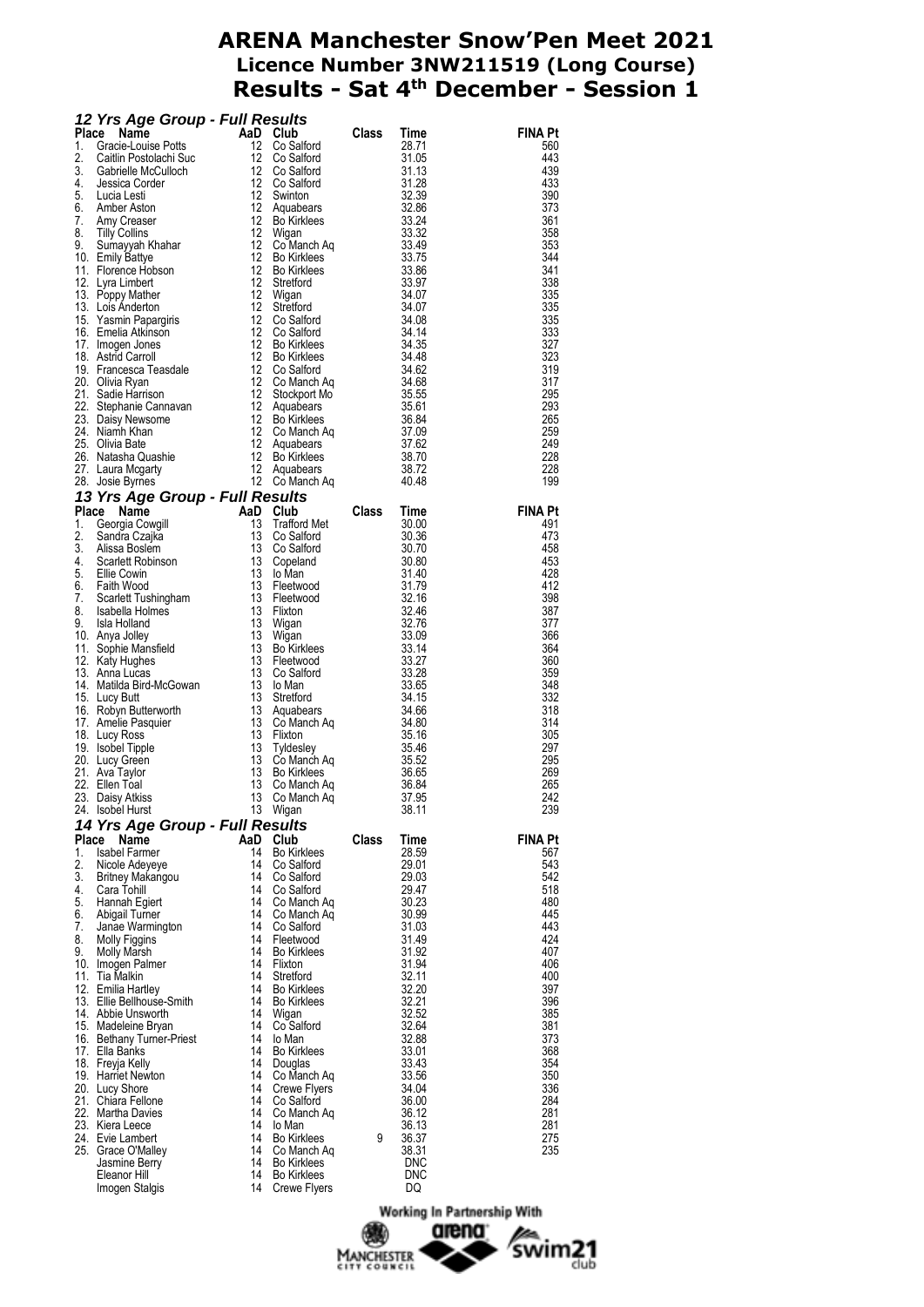|             | 15 Yrs Age Group - Full Results                                                                                                                                                                                                                                                         |          |                                           |              |                       |                       |                |
|-------------|-----------------------------------------------------------------------------------------------------------------------------------------------------------------------------------------------------------------------------------------------------------------------------------------|----------|-------------------------------------------|--------------|-----------------------|-----------------------|----------------|
|             |                                                                                                                                                                                                                                                                                         |          |                                           |              |                       | <b>FINA Pt</b>        |                |
|             |                                                                                                                                                                                                                                                                                         |          |                                           |              |                       | 547<br>452            |                |
|             |                                                                                                                                                                                                                                                                                         |          |                                           |              |                       | 441                   |                |
|             |                                                                                                                                                                                                                                                                                         |          |                                           |              |                       | 432                   |                |
|             |                                                                                                                                                                                                                                                                                         |          |                                           |              |                       | 432                   |                |
|             |                                                                                                                                                                                                                                                                                         |          |                                           |              |                       | 423<br>416            |                |
|             |                                                                                                                                                                                                                                                                                         |          |                                           |              |                       | 412                   |                |
|             |                                                                                                                                                                                                                                                                                         |          |                                           |              |                       | 387                   |                |
|             |                                                                                                                                                                                                                                                                                         |          |                                           |              |                       | 378                   |                |
|             |                                                                                                                                                                                                                                                                                         |          |                                           |              |                       | 376<br>353            |                |
|             |                                                                                                                                                                                                                                                                                         |          |                                           |              |                       | 343                   |                |
|             |                                                                                                                                                                                                                                                                                         |          |                                           |              |                       | 230                   |                |
|             | 15 Yrs Age Group - Full Results<br>1. Mia Mason<br>2. Imogen Cooper<br>2. Scharch Pate<br>1. Mia Mason<br>2. Imogen Cooper<br>15 Co Manch Aq<br>15 Co Manch Aq<br>16 Bo Kirklees<br>4. Zara Butterworth<br>15 Growe Flyers<br>16 Emma Holmes<br>15 Cre                                  |          |                                           |              |                       |                       |                |
|             | 16 Yrs/Over Age Group - Full Results<br><b>16 Yrs/Over Age Group - Full Results</b><br>1. Maisie Hosking 19 Co Manch Aq<br>1. Maisie Hosking 19 Co Manch Aq<br>2. Alime Myers 16 lo Man<br>3. Chloe Shaw 16 Wigan 29.81<br>4. Alisha Bedson 18 Crewe Flyers 30.31<br>5. Madeleine Hermu |          |                                           |              |                       |                       |                |
|             |                                                                                                                                                                                                                                                                                         |          |                                           |              |                       | <b>FINA Pt</b><br>623 |                |
|             |                                                                                                                                                                                                                                                                                         |          |                                           |              |                       | 534                   |                |
|             |                                                                                                                                                                                                                                                                                         |          |                                           |              |                       | 500                   |                |
|             |                                                                                                                                                                                                                                                                                         |          |                                           |              |                       | 476                   |                |
|             |                                                                                                                                                                                                                                                                                         |          |                                           |              |                       | 461                   |                |
|             |                                                                                                                                                                                                                                                                                         |          |                                           |              |                       | 460<br>457            |                |
|             |                                                                                                                                                                                                                                                                                         |          |                                           |              |                       | 447                   |                |
|             |                                                                                                                                                                                                                                                                                         |          |                                           |              |                       | 443                   |                |
|             |                                                                                                                                                                                                                                                                                         |          |                                           |              |                       | 385                   |                |
|             |                                                                                                                                                                                                                                                                                         |          |                                           |              |                       | 382                   |                |
|             |                                                                                                                                                                                                                                                                                         |          |                                           |              |                       | 337<br>272            |                |
|             |                                                                                                                                                                                                                                                                                         |          |                                           |              |                       | 230                   |                |
|             |                                                                                                                                                                                                                                                                                         |          |                                           |              |                       | 206                   |                |
|             |                                                                                                                                                                                                                                                                                         |          |                                           |              |                       |                       |                |
|             |                                                                                                                                                                                                                                                                                         |          |                                           |              |                       |                       |                |
|             | Place Name Construction of AaD Club<br>1. Georgia Sheffield<br>2. Evie Lambert 14 Bo Kirklees 9 36.37                                                                                                                                                                                   |          |                                           |              |                       | <b>BDPoints</b>       |                |
|             |                                                                                                                                                                                                                                                                                         |          |                                           |              |                       | 617                   |                |
|             |                                                                                                                                                                                                                                                                                         |          |                                           |              |                       | 423                   |                |
|             |                                                                                                                                                                                                                                                                                         |          |                                           |              |                       |                       |                |
|             |                                                                                                                                                                                                                                                                                         |          |                                           | <b>Class</b> | Time<br>2:05.28       | <b>FINA Pt</b><br>93  | 50<br>57.86    |
|             | <b>09 Yrs Age Group - Full Results<br/> Place Name AaD Club<br/> 1. Kareem Mohamed 9 Co Manch Aq<br/> 2. Maxwell Partington 9 Flixton</b>                                                                                                                                               |          |                                           |              | 2:14.39               | 75                    | 1:02.74        |
|             |                                                                                                                                                                                                                                                                                         |          |                                           |              |                       | <b>FINA Pt</b>        | 50             |
|             |                                                                                                                                                                                                                                                                                         |          |                                           |              |                       | 98                    | 57.87          |
|             | <b>10 Yrs Age Group - Full Results<br/> Place Name AaD Club Class Time</b><br>1. Arthur Harris 1. And Migan                                                                                                                                                                             |          |                                           |              |                       |                       |                |
|             |                                                                                                                                                                                                                                                                                         |          |                                           |              | Time                  | <b>FINA Pt</b>        | 50             |
|             |                                                                                                                                                                                                                                                                                         |          |                                           |              | 1:37.50               | 198                   | 46.35          |
| 3.          | <b>11 Yrs Age Group - Full Results<br/> Place Name AaD Club Class<br/> 1. Henry Priestley 11 Bo Kirklees<br/> 2. James Farnan 11 Io Man</b><br><b>Oliver Carter</b>                                                                                                                     | 11       | Tyldesley                                 |              | 1:38.27<br>1:44.82    | 193<br>159            | 47.82<br>49.11 |
| 4.          | Dominic Pokam                                                                                                                                                                                                                                                                           | 11       | Co Manch Aq                               |              | 1:45.40               | 157                   | 50.33          |
| 5.          | Alan Szymanski                                                                                                                                                                                                                                                                          | 11       | Co Manch Ag                               |              | 1:48.99               | 142                   | 51.18          |
| 6.          | Phoevos Maitos Cassidy                                                                                                                                                                                                                                                                  | 11       | Co Manch Aq                               |              | 1:49.38               | 140                   | 52.24          |
| 7.          | <b>William Palmer</b><br>Cain Ashton                                                                                                                                                                                                                                                    | 11<br>11 | Flixton                                   |              | 1:51.27<br>1:59.38    | 133<br>108            | 54.50<br>55.41 |
|             |                                                                                                                                                                                                                                                                                         |          | Wigan                                     |              |                       |                       |                |
| 8.<br>Place | 12 Yrs Age Group - Full Results<br>Name                                                                                                                                                                                                                                                 |          | AaD Club                                  | Class        | Time                  | <b>FINA Pt</b>        | 50             |
| 1.          | James Fothergill                                                                                                                                                                                                                                                                        |          | 12 Flixton                                |              | 1:28.39               | 266                   | 40.89          |
| 2.          | Albert Smith                                                                                                                                                                                                                                                                            | 12       | Co Manch Aq                               |              | 1:30.80               | 245                   | 42.23          |
| 3.          | Sky So                                                                                                                                                                                                                                                                                  | 12       | Co Manch Ag                               |              | 1:31.89               | 237                   | 41.97          |
| 4.<br>5.    | Thomas Hill<br><b>Alixander Lewis</b>                                                                                                                                                                                                                                                   | 12<br>12 | <b>Bo Kirklees</b><br>Co Manch Aq         |              | 1:36.19<br>1:36.32    | 206<br>205            | 44.08<br>44.77 |
| 6.          | Alexander Partington                                                                                                                                                                                                                                                                    | 12       | Flixton                                   |              | 1:41.71               | 174                   | 47.59          |
| 7.          | Thomas Firth                                                                                                                                                                                                                                                                            |          | 12 Bo Kirklees                            |              | 1:42.14               | 172                   | 47.09          |
| 8.          | <b>Finley Townend</b>                                                                                                                                                                                                                                                                   | 12       | <b>Bo Kirklees</b>                        |              | 1:52.60               | 128                   | 52.78          |
|             | Eesa Duhaney                                                                                                                                                                                                                                                                            |          | 12 Co Manch Aq                            |              | 2:02.08               | 101                   | 58.97          |
| 9.          | 13 Yrs Age Group - Full Results<br>Place Name                                                                                                                                                                                                                                           |          | AaD Club                                  | Class        |                       | <b>FINA Pt</b>        |                |
| 1.          | Luke Aitken                                                                                                                                                                                                                                                                             | 13       | Co Salford                                |              | Time<br>1:18.73       | 377                   | 50<br>36.51    |
| 2.          | Lewis Gilbert                                                                                                                                                                                                                                                                           | 13       | Co Manch Aq                               |              | 1:20.05               | 358                   | 37.87          |
| 3.          | Luke Makin                                                                                                                                                                                                                                                                              | 13       | Copeland                                  |              | 1:28.00               | 270                   | 40.65          |
| 4.<br>5.    | <b>Charles Foster</b><br>Jimmy Williams                                                                                                                                                                                                                                                 | 13<br>13 | lo Man<br><b>Bo Kirklees</b>              |              | 1:30.49<br>1:31.42    | 248<br>240            | 42.40<br>44.52 |
| 6.          | Steiven Smith                                                                                                                                                                                                                                                                           | 13       | Co Salford                                |              | 1:33.68               | 223                   | 43.60          |
| 7.          | <b>Andrew Teale</b>                                                                                                                                                                                                                                                                     | 13       | <b>Bo Kirklees</b>                        |              | 1:34.22               | 220                   | 44.53          |
| 8.          | Alexander Rowe                                                                                                                                                                                                                                                                          | 13       | Co Manch Aq                               |              | 1:37.02               | 201                   | 44.93          |
| 9.          | Mitchell Leek<br>10. Elliot Griffiths                                                                                                                                                                                                                                                   | 13<br>13 | Tyldesley                                 |              | 1:37.03<br>1:37.18    | 201<br>200            | 45.61<br>44.04 |
|             | 11. Oliver Morgan-Dunne<br>Charlie Bell                                                                                                                                                                                                                                                 | 13<br>13 | Co Manch Aq<br>Co Manch Aq<br>Co Manch Aq |              | 1:48.97<br><b>DNC</b> | 142                   | 52.82          |

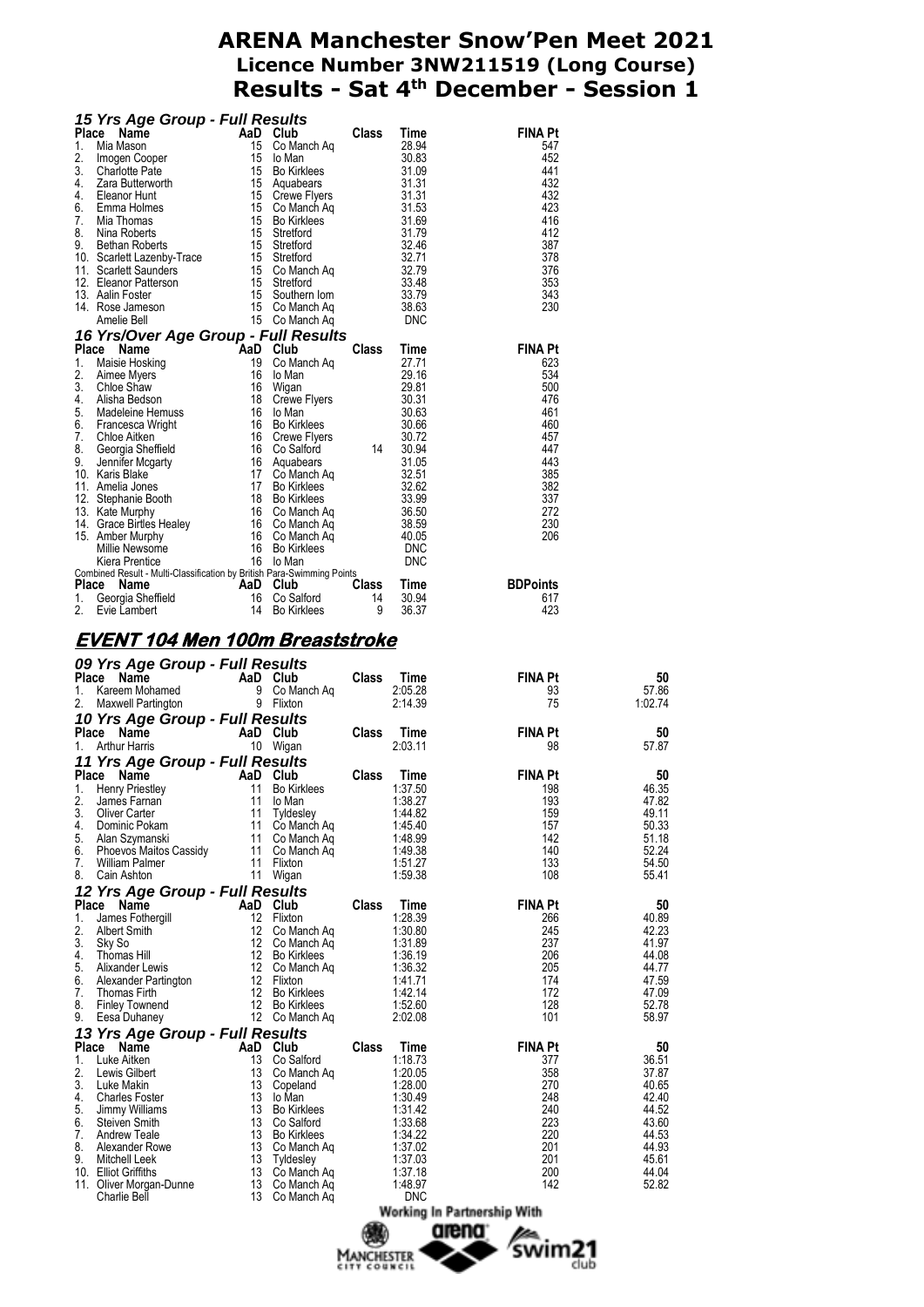|             | 14 Yrs Age Group - Full Results                                        |                           |                                                                 |              |                       |                       |                |
|-------------|------------------------------------------------------------------------|---------------------------|-----------------------------------------------------------------|--------------|-----------------------|-----------------------|----------------|
|             | Place<br>Name                                                          | AaD Club                  |                                                                 | <b>Class</b> | Time                  | <b>FINA Pt</b>        | 50             |
| 1.          | Callum Mongan                                                          |                           | 14 Aquabears                                                    |              | 1:23.06               | 321                   | 39.29          |
| 2.<br>3.    | Zachary Bellhouse<br>Zachary Bedson                                    |                           | 14 lo Man<br>14 Crewe Flyers                                    |              | 1:23.09<br>1:32.04    | 320<br>236            | 39.46<br>42.58 |
| 4.          | Oliver Guest                                                           |                           | 14 lo Man                                                       |              | 1:58.57               | 110                   | 55.17          |
|             | 15 Yrs Age Group - Full Results                                        |                           |                                                                 |              |                       |                       |                |
| Place       | Name                                                                   |                           | AaD Club                                                        | Class        | Time                  | <b>FINA Pt</b>        | 50             |
| 1.          | Oscar Smith                                                            | 15                        | Co Manch Aq                                                     |              | 1:13.88               | 456                   | 34.37          |
| 2.          | Eber Clayton                                                           |                           | 15 Co Manch Aq                                                  |              | 1:14.13               | 451                   | 34.49          |
| 3.<br>4.    | Connor Mealin<br>Henry King                                            |                           | 15 lo Man<br>15 Bo Kirklees                                     |              | 1:17.62<br>1:21.84    | 393<br>335            | 35.15<br>37.90 |
| 5.          | Joe Brook                                                              |                           | 15 Bo Kirklees                                                  |              | 1:22.49               | 327                   | 38.52          |
| 6.          | Lawrence Ndadaye                                                       |                           | 15 Stretford                                                    |              | 1:23.01               | 321                   | 38.24          |
| 7.          | Ewan Weaver                                                            |                           | 15 Aquabears                                                    |              | 1:23.08               | 320                   | 37.09          |
|             | 16 Yrs/Over Age Group - Full Results                                   |                           |                                                                 |              |                       |                       |                |
| 1.          | Place Name<br>Ehi Itua                                                 | AaD Club<br>17            |                                                                 | <b>Class</b> | Time                  | <b>FINA Pt</b>        | 50             |
| 2.          | Jacob Brookes                                                          | 16                        | Stretford<br>lo Man                                             |              | 1:17.12<br>1:20.74    | 401<br>349            | 35.60<br>37.74 |
| 3.          | William Knight                                                         |                           | 16 Bo Kirklees                                                  |              | 1:23.34               | 317                   | 39.21          |
|             | Giorgio Oxby                                                           |                           | 16 Winsford                                                     | - 14         | <b>DNC</b>            |                       |                |
|             | Combined Result - Multi-Classification by British Para-Swimming Points |                           |                                                                 | <b>Class</b> | Time                  | <b>BDPoints</b>       | 50             |
|             | Place Name<br>Giorgio Oxby                                             | AaD Club<br>16 Winsford   |                                                                 | 14           | <b>DNC</b>            |                       |                |
|             |                                                                        |                           |                                                                 |              |                       |                       |                |
|             | <b>EVENT 105 Women 100m Butterfly</b>                                  |                           |                                                                 |              |                       |                       |                |
|             |                                                                        |                           |                                                                 |              |                       |                       |                |
|             | 10 Yrs Age Group - Full Results                                        |                           |                                                                 |              |                       |                       |                |
|             | Place Name                                                             |                           | AaD Club                                                        | <b>Class</b> | Time                  | <b>FINA Pt</b>        | 50             |
| 1.<br>2.    | Olivia Knox<br>Camilla Holland                                         | 10 Wigan                  | 10 Wigan                                                        |              | 1:33.54<br>1:43.79    | 208<br>152            | 44.19          |
| 3.          | Ellen Jones                                                            |                           | 10 Wigan                                                        |              | 1:43.87               | 152                   | 45.75          |
| 4.          | Emily Rowe                                                             |                           | 10 Co Manch Aq                                                  |              | 1:48.34               | 134                   | 51.75          |
|             | Lucy Atkiss                                                            |                           | 10 Co Manch Aq                                                  |              | <b>DNC</b>            |                       |                |
|             | 11 Yrs Age Group - Full Results                                        |                           |                                                                 |              |                       |                       |                |
| Place<br>1. | Name<br><b>Emily Smith</b>                                             |                           | AaD Club<br>11 Co Manch Aq                                      | Class        | Time<br>1:56.86       | <b>FINA Pt</b><br>107 | 50<br>50.82    |
|             |                                                                        |                           |                                                                 |              |                       |                       |                |
|             | 12 Yrs Age Group - Full Results                                        |                           |                                                                 |              |                       |                       |                |
|             |                                                                        |                           |                                                                 |              |                       |                       |                |
|             | Place Name                                                             | <b>Example 2</b> AaD Club |                                                                 | <b>Class</b> | Time                  | <b>FINA Pt</b>        | 50             |
| 1.<br>2.    | Amelie Blocksidge<br>Lucia Lesti                                       |                           | 12 Co Salford<br>12 Swinton                                     |              | 1:12.25<br>1:12.28    | 452<br>452            | 34.57<br>33.44 |
| 3.          | Gracie-Louise Potts                                                    |                           | 12 Co Salford                                                   |              | 1:12.35               | 450                   | 32.34          |
| 4.          | Caitlin Postolachi Suc                                                 |                           |                                                                 |              | 1:17.70               | 364                   | 35.94          |
| 5.          | Laila Lawrenson                                                        |                           |                                                                 |              | 1:22.37               | 305                   | 37.67          |
| 6.<br>7.    | Lyra Limbert<br>Niamh Khan                                             |                           |                                                                 |              | 1:29.26<br>1:36.47    | 240<br>190            | 44.22          |
|             |                                                                        |                           | 12 Co Saltord<br>12 Fleetwood<br>12 Stretford<br>12 Co Manch Aq |              |                       |                       |                |
| Place       | 13 Yrs Age Group - Full Results<br>Name                                |                           |                                                                 | Class        | Time                  | <b>FINA Pt</b>        | 50             |
| 1.          | Georgia Cowgill                                                        | AaD Club<br>13            | <b>Trafford Met</b>                                             |              | 1:15.50               | 396                   | 34.67          |
| 2.          | Hannah Lee                                                             | 13                        | Wigan                                                           |              | 1:16.92               | 375                   | 35.35          |
| 3.          | Sophie Mansfield                                                       |                           | 13 Bo Kirklees                                                  |              | 1:28.68               | 244                   | 38.22          |
| 4.<br>5.    | Matilda Bird-McGowan<br>Rowena Kanan                                   |                           | 13 lo Man<br>13 Bo Kirklees                                     |              | 1:30.48<br>1:30.60    | 230<br>229            | 40.27<br>42.34 |
| 6.          | Lucy Green                                                             | 13                        | Co Manch Aq                                                     |              | 1:33.26               | 210                   | 42.16          |
| 7.          | Ellen Toal                                                             | 13                        | Co Manch Ag                                                     |              | 1:45.93               | 143                   | 47.87          |
| 8.          | Daisy Atkiss                                                           |                           | 13 Co Manch Ag                                                  |              | 1:58.38               | 102                   |                |
|             | 14 Yrs Age Group - Full Results                                        |                           |                                                                 |              |                       |                       |                |
| Place       | Name                                                                   |                           | AaD Club                                                        | Class        | Time                  | <b>FINA Pt</b>        | 50             |
| 1.<br>2.    | <b>Britney Makangou</b><br>Imogen Stalgis                              | 14<br>14                  | Co Salford<br>Crewe Flyers                                      |              | 1:12.31<br>1:21.49    | 451<br>315            | 33.09<br>34.35 |
| 3.          | Rosie Nicholson                                                        |                           | 14 Co Manch Aq                                                  |              | 1:23.16               | 296                   | 39.29          |
| 4.          | Ellie Bellhouse-Smith                                                  |                           | 14 Bo Kirklees                                                  |              | 1:29.44               | 238                   | 39.90          |
| 5.          | Chiara Fellone                                                         |                           | 14 Co Salford                                                   | 9            | 1:29.91               | 234                   | 41.24          |
| 6.<br>7.    | Evie Lambert<br><b>Harriet Newton</b>                                  | 14<br>14                  | <b>Bo Kirklees</b><br>Co Manch Aq                               |              | 1:37.17<br>1:37.34    | 186<br>185            | 43.98<br>43.24 |
|             | Grace O'Malley                                                         |                           | 14 Co Manch Aq                                                  |              | <b>DNC</b>            |                       |                |
|             | Cara Tohill                                                            | 14                        | Co Salford                                                      |              | <b>DNC</b>            |                       |                |
|             | 15 Yrs Age Group - Full Results                                        |                           |                                                                 |              |                       |                       |                |
|             | Place Name                                                             |                           | AaD Club                                                        | Class        | Time                  | FINA Pt               | 50             |
| 1.<br>2.    | Lily Lamb-Piercy<br>Emma Holmes                                        | 15<br>15                  | Co Salford                                                      |              | 1:12.22<br>1:15.32    | 453<br>399            | 35.22<br>35.32 |
| 3.          | <b>Charlotte Pate</b>                                                  | 15                        | Co Manch Ag<br>Bo Kirklees                                      |              | 1:19.28               | 342                   | 35.78          |
| 4.          | Aalin Foster<br>Amelie Bell                                            | 15                        | Southern Iom<br>15 Co Manch Aq                                  |              | 1:37.06<br><b>DNC</b> | 186                   | 44.80          |

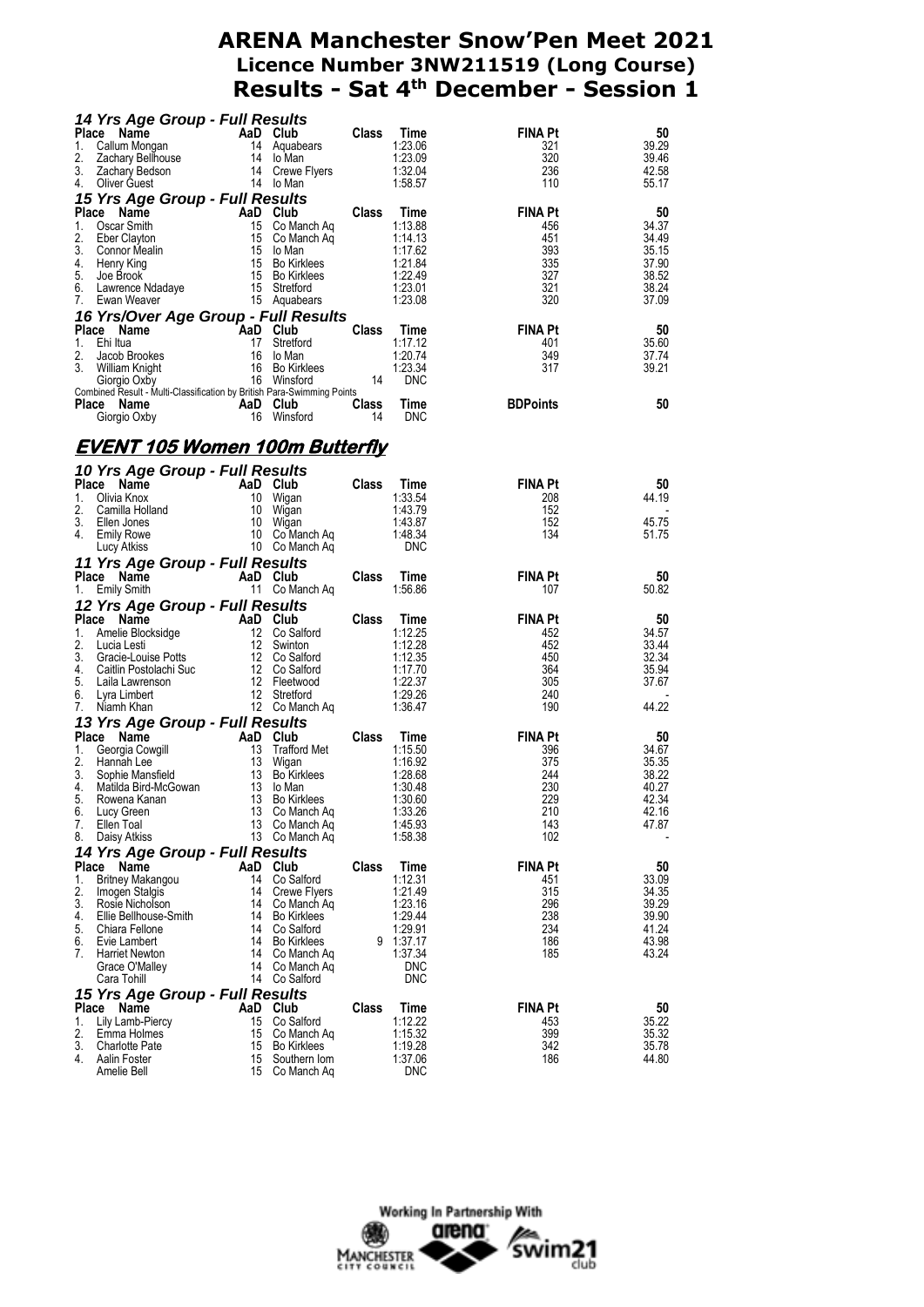| 16 Yrs/Over Age Group - Full Results                                                         |           |                                   |              |                       |                       |                |                    |                    |
|----------------------------------------------------------------------------------------------|-----------|-----------------------------------|--------------|-----------------------|-----------------------|----------------|--------------------|--------------------|
| Place Name<br>1.<br>Maisie Hosking                                                           | AaD Club  | 19 Co Manch Aq                    | <b>Class</b> | Time<br>1:08.42       | <b>FINA Pt</b><br>533 | 50<br>30.84    |                    |                    |
| 2.<br>Blae Richardson                                                                        |           | 17 lo Man                         |              | 1:16.22               | 385                   | 34.50          |                    |                    |
| 3. Millie Newsome                                                                            |           | 16 Bo Kirklees                    |              | 1:28.26               | 248                   | 39.00          |                    |                    |
| 4. Aliya Bacakoglu<br>Combined Result - Multi-Classification by British Para-Swimming Points |           | 17 Bo Kirklees                    |              | 9 1:30.91             | 227                   | 42.11          |                    |                    |
| Place Name                                                                                   | AaD Club  |                                   | Class        | Time                  | <b>BDPoints</b>       | 50             |                    |                    |
|                                                                                              |           |                                   |              | 9 1:30.91             | 324                   | 42.11          |                    |                    |
|                                                                                              |           |                                   |              | 9 1:37.17             | 265                   | 43.98          |                    |                    |
| <u>EVENT 106 Men 200m Backstroke</u>                                                         |           |                                   |              |                       |                       |                |                    |                    |
| 11 Yrs Age Group - Full Results                                                              |           |                                   |              |                       |                       |                |                    |                    |
| Place Name                                                                                   |           | AaD Club                          |              | Time                  | <b>FINA Pt</b>        | 50             | 100                | 150                |
| Caleb Crowe<br>1.                                                                            |           | 11 lo Man                         |              | 2:53.66               | 267                   | 40.94          | 1:26.07            | 2:10.89            |
| 2.<br>James Farnan<br>3.<br>Dominic Pokam                                                    |           | 11 lo Man<br>11 Co Manch Ag       |              | 2:57.00<br>3:14.34    | 252<br>191            | 42.93<br>45.79 | 1:28.69<br>1:36.15 | 2:14.31<br>2:26.71 |
| William Palmer<br>4.                                                                         |           | 11 Flixton                        |              | 3:20.94               | 172                   | 2:31.11        | 1:39.41            |                    |
| 5.<br>Thomas Hall                                                                            |           | 11 Co Manch Ag                    |              | 3:30.12               | 151                   | 50.91          | 1:44.67            | 2:38.95            |
| 12 Yrs Age Group - Full Results<br>Place Name                                                |           | AaD Club                          |              | Time                  | <b>FINA Pt</b>        | 50             | 100                | 150                |
| 1. Max Pearson                                                                               |           | 12 Wigan                          |              | 2:55.18               | 260                   | 41.47          | 21.06              | 2:12.39            |
| 2.<br>Oliver Pearson                                                                         |           | 12 Wigan                          |              | 2:55.34               | 260                   | 40.45          | 1:25.70            | 2:11.63            |
| 3.<br>William Parker-Morriso<br>Noah Lazenby-Tracey                                          |           | 12 Co Manch Ag<br>12 Stretford    |              | 3:42.77<br><b>DNC</b> | 126                   | 53.04          | 1:51.28            | 2:49.36            |
| 13 Yrs Age Group - Full Results                                                              |           |                                   |              |                       |                       |                |                    |                    |
| Place Name                                                                                   |           | AaD Club                          |              | Time                  | <b>FINA Pt</b>        | 50             | 100                | 150                |
| 1. Luke Makin                                                                                |           | 13 Copeland                       |              | 2:43.21               | 322                   | 38.02          | 1:19.22            | 2:01.67            |
| 2.<br>Micah-Noel Schrank<br>3.<br>Cillian Maitos Cassidy                                     |           | 13 Co Manch Ag<br>13 Co Manch Aq  |              | 2:47.03<br>2:56.87    | 300<br>253            | 39.16<br>40.89 | 1:21.78<br>1:26.74 | 2:05.11<br>2:12.87 |
| Alexander Rowe<br>4.                                                                         |           | 13 Co Manch Ag                    |              | 3:01.37               | 234                   | 41.34          | 1:27.65            | 2:16.04            |
| Vikram Bhadouria                                                                             |           | 13 lo Man                         |              | <b>DNC</b>            |                       |                |                    |                    |
| 14 Yrs Age Group - Full Results                                                              |           |                                   |              |                       |                       |                |                    |                    |
| Place Name<br>1. Lachlan Munro                                                               |           | AaD Club<br>14 Bo Kirklees        |              | Time<br>2:36.34       | <b>FINA Pt</b><br>366 | 50<br>37.31    | 100<br>1:16.28     | 150<br>1:56.20     |
| 2. Alexander Hornby                                                                          |           | 14 Tyldesley                      |              | 2:44.10               | 317                   | 38.27          | 1:20.36            | 2:02.69            |
| 15 Yrs Age Group - Full Results                                                              |           |                                   |              |                       |                       |                |                    |                    |
| Place Name                                                                                   |           | AaD Club                          |              | Time                  | <b>FINA Pt</b>        | 50             | 100                | 150                |
| 1. Shea Whiteley<br>2. Joe Brook                                                             |           | 15 Co Manch Ag<br>15 Bo Kirklees  |              | 2:34.31<br>2:56.22    | 381<br>256            | 36.45<br>41.01 | 1:16.37<br>1:25.94 | 1:56.26<br>2:13.15 |
| 16 Yrs/Over Age Group - Full Results                                                         |           |                                   |              |                       |                       |                |                    |                    |
| Place Name                                                                                   | AaD Club  |                                   |              | Time                  | <b>FINA Pt</b>        | 50             | 100                | 150                |
| 1. Jack Burgess                                                                              |           | 16 lo Man                         |              | 2:20.49               | 505                   | 32.84          | 1:09.14            | 1:45.50            |
| 2.<br>Benjamin Overland<br>3.<br>R Haliburton-Chaplin                                        |           | 16 Stretford<br>17 Fleetwood      |              | 2:26.63<br>2:30.74    | 444<br>409            | 33.81<br>35.90 | 1:11.28<br>1:13.54 | 1:50.06<br>1:52.38 |
| 4.<br>Rhys Jenkins                                                                           |           | 16 Co Salford                     |              | 2:36.20               | 367                   | 34.87          | 1:14.26            | 1:55.75            |
| 5.<br>Jack Plant                                                                             |           | 17 Crewe Flyers                   |              | 2:42.95               | 324                   | 37.51          | 1:18.62            | 2:01.21<br>2:01.65 |
| 6.<br>William Knight                                                                         |           | 16 Bo Kirklees                    |              | 2:43.13               | 322                   | 37.86          | 1:18.80            |                    |
| <u>EVENT 107 Women 200m Breaststroke</u>                                                     |           |                                   |              |                       |                       |                |                    |                    |
| 10 Yrs Age Group - Full Results                                                              |           |                                   |              |                       |                       |                |                    |                    |
| Place Name<br>Ellen Jones<br>1.                                                              | AaD<br>10 | Club<br>Wigan                     | <b>Class</b> | Time<br>3:38.67       | <b>FINA Pt</b><br>257 | 50<br>48.78    | 100<br>1:45.61     | 150<br>2:43.51     |
| 2.<br>Azra Eva Yavas                                                                         |           | 10 Co Manch Ag                    |              | 3:42.51               | 244                   | 50.84          | 1:47.60            | 2:46.36            |
| 3.<br>Eleanor Fothergill                                                                     |           | 10 Flixton                        |              | 3:47.43               | 228                   | 52.39          | 1:49.21<br>1:55.64 | 2:48.98            |
| 4.<br>Emily Yang<br>11 Yrs Age Group - Full Results                                          |           | 10 Co Manch Aq                    |              | 4:03.64               | 186                   | 54.40          |                    | 3:00.02            |
| Place Name                                                                                   |           | AaD Club                          | Class        | Time                  | <b>FINA Pt</b>        | 50             | 100                | 150                |
| 1.<br>Poppy Nuttman                                                                          |           | 11 Bo Kirklees                    |              | 3:13.42               | 372                   | 45.93          | 1:35.51            | 2:26.11            |
| 2.<br>Carey Sullivan                                                                         | 11        | Co Manch Aq                       |              | 3:15.99               | 357                   | 42.99          | 1:33.11            | 2:26.12            |
| 3.<br>Amber Cowgill<br>4.<br>Scarlett Fagan                                                  |           | 11 Trafford Met<br>11 Co Manch Ag |              | 3:41.55<br>4:01.61    | 247<br>190            | 53.21<br>54.52 | 1:49.73<br>1:57.60 | 2:47.37<br>2:59.65 |
| 12 Yrs Age Group - Full Results                                                              |           |                                   |              |                       |                       |                |                    |                    |
| Place Name                                                                                   |           | AaD Club                          | <b>Class</b> | Time                  | <b>FINA Pt</b>        | 50             | 100                | 150                |
| Gabrielle McCulloch<br>1.<br>2.<br>Alice Holt                                                |           | 12 Co Salford<br>12 Wigan         |              | 2:48.97<br>2:59.54    | 558<br>465            | 38.36<br>40.94 | 1:21.61<br>1:26.33 | 2:05.85<br>2:14.29 |
| 3.<br><b>Astrid Carroll</b>                                                                  |           | 12 Bo Kirklees                    |              | 3:21.59               | 328                   | 44.63          | 1:37.02            | 2:29.17            |
| Amber Aston<br>4.                                                                            |           | 12 Aquabears                      |              | 3:26.18               | 307                   | 47.28          | 1:40.36            | 2:34.62            |
| 5.<br>Natasha Quashie<br>6.                                                                  |           | 12 Bo Kirklees<br>12 Co Manch Aq  |              | 3:31.42<br>3:43.88    | 284<br>239            | 48.44<br>51.03 | 1:42.88<br>1:47.37 | 2:37.96<br>2:45.88 |
| Olivia Ryan<br>7.<br>Sophia Yu                                                               |           | 12 Co Manch Ag                    |              | 3:46.12               | 232                   | 51.42          | 1:49.99            | 2:46.36            |
| 8.<br>Niamh Khan                                                                             |           | 12 Co Manch Ag                    |              | 4:01.66               | 190                   | 55.31          | 1:57.91            | 3:00.97            |
| 13 Yrs Age Group - Full Results                                                              |           |                                   |              |                       |                       |                |                    |                    |
| Place Name<br>Alissa Boslem<br>1.                                                            | 13        | AaD Club<br>Co Salford            | Class        | Time<br>2:53.11       | <b>FINA Pt</b><br>518 | 50<br>38.16    | 100<br>1:21.52     | 150<br>2:07.79     |
| 2.<br>Georgia Cowgill                                                                        |           | 13 Trafford Met                   |              | 3:11.58               | 382                   | 44.69          | 1:34.13            | 2:24.34            |
| 3.<br>Anya Jolley                                                                            | 13        | Wigan                             |              | 3:14.56               | 365                   | 42.28          | 1:31.57            | 2:23.98            |
| 4.<br>Abigail Cullen<br>5.<br>Katy Hughes                                                    | 13        | Wigan<br>13 Fleetwood             |              | 3:15.29<br>3:19.32    | 361<br>339            | 44.30<br>43.77 | 1:34.42<br>1:35.98 | 2:26.03<br>2:28.15 |
| 6.<br>Rowena Kanan                                                                           |           | 13 Bo Kirklees                    |              | 3:30.78               | 287                   | 46.84          | 1:41.27            | 2:37.05            |
|                                                                                              |           |                                   |              |                       |                       |                |                    |                    |